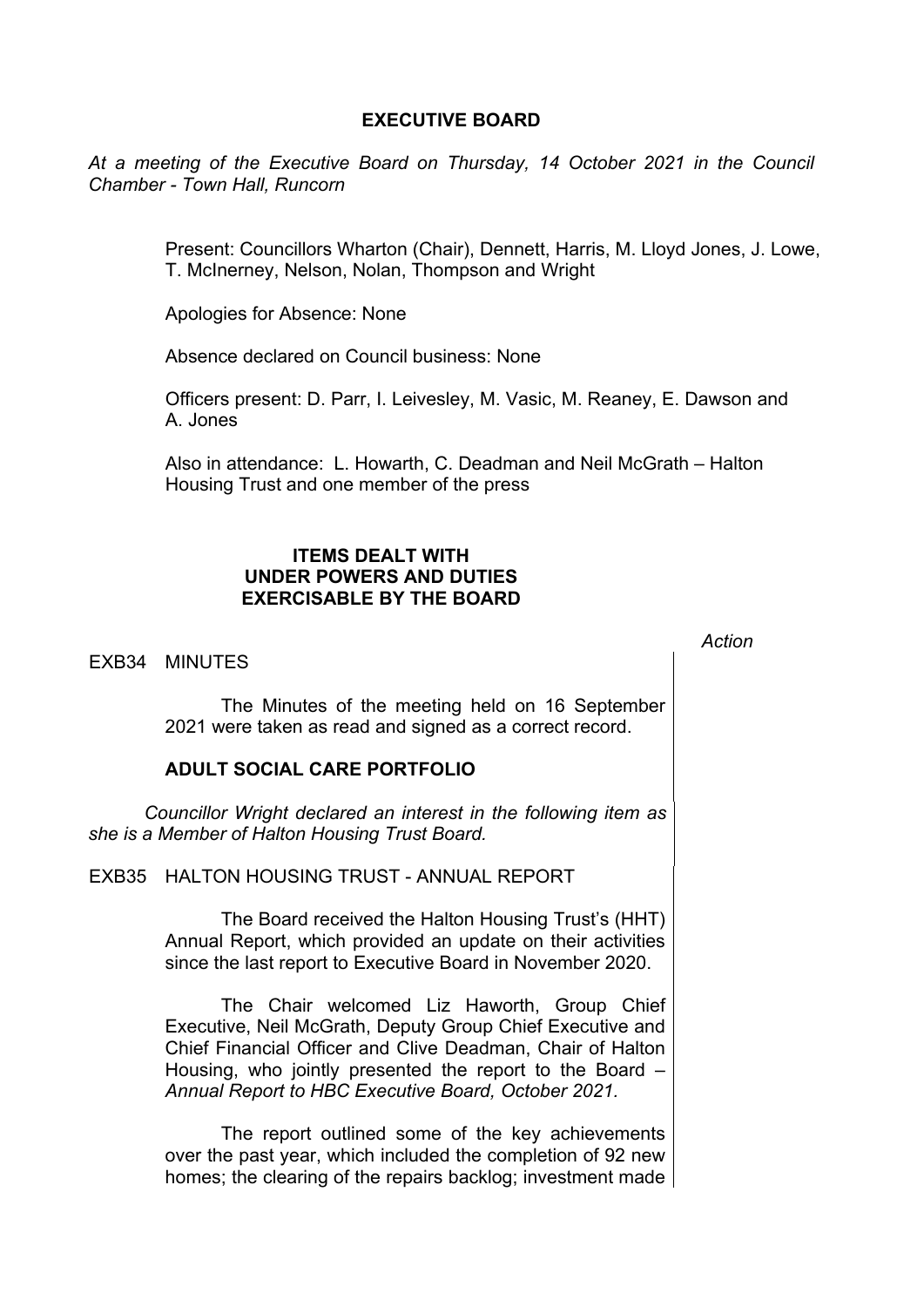in digital services; and the recruitment of 11 apprentices. It was noted that despite the challenges of the ongoing pandemic, no tenants had been evicted.

The guests' responded to Members' questions on the report and Members congratulated the Trust on its achievements, recognising the challenges they faced generally, as well as in more recent times with the pandemic and the need to support more vulnerable customers.

RESOLVED: That the Board notes the report.

## **CHILDREN AND YOUNG PEOPLE PORTFOLIO**

EXB36 REQUEST FOR HALTON BOROUGH COUNCIL TO LEAD THE PROCUREMENT OF AN IAG SERVICE FOR HALTON, KNOWSLEY AND WIRRAL LOCAL **AUTHORITIES** 

> The Board considered a report of the Strategic Director – People, which requested approval for Halton Borough Council to lead the procurement of services to encourage, enable and assist young people to participate in education and training.

> It was reported that local authorities had a duty to make available to all young people aged 13-19 and to those between 20 and 25 with an Education, Health and Care Plan; support that would encourage, enable and assist them to participate in education or training. Since April 2014 the 14-19 Team within Halton had implemented the Halton Participation Strategy to meet these duties, as required under Section 68 of the Education and Skills Act 2008.

> The report outlined Halton's previous collaborations with Knowsley, Liverpool and Wirral Authorities, to commission a service to provide information, advice and guidance to young people where Halton took the lead.

> Knowsley and Wirral Local Authorities had once again requested Halton to act as lead for the upcoming procurement process. In order to make this procurement process as efficient as possible for the authorities involved, approval was sought for Halton to lead the procurement process for a joint service across Halton, Knowsley and Wirral Local Authorities, beginning April 2022.

> Details on the procurement process, the expected contract values and benefits of the proposal were provided.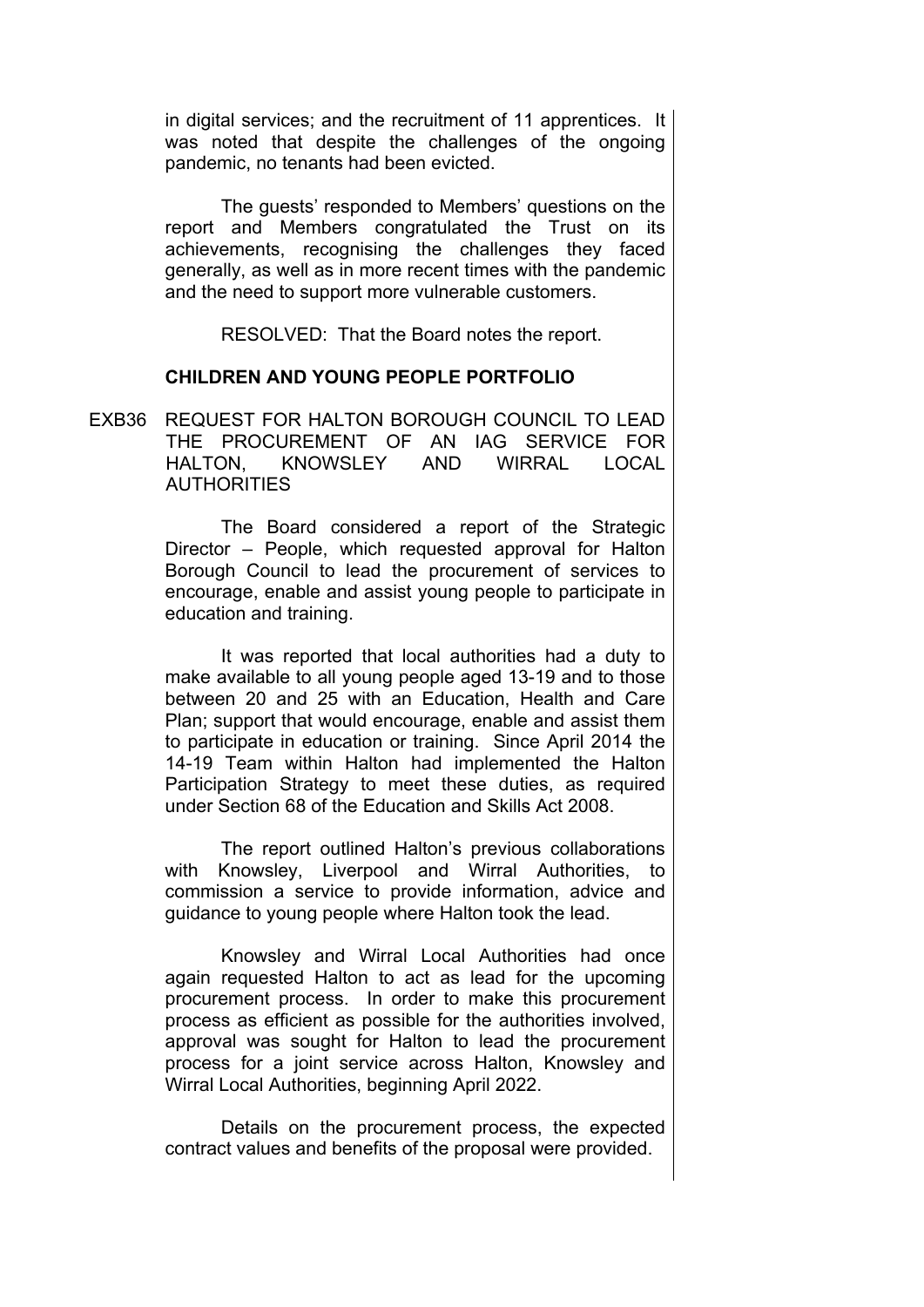|       | RESOLVED: That the Board                                                                                                                                                                                                                                                                                                                                                                                                                                                                                                                                                           | Strategic Director<br>- People                      |                    |
|-------|------------------------------------------------------------------------------------------------------------------------------------------------------------------------------------------------------------------------------------------------------------------------------------------------------------------------------------------------------------------------------------------------------------------------------------------------------------------------------------------------------------------------------------------------------------------------------------|-----------------------------------------------------|--------------------|
|       | 1) notes the report; and                                                                                                                                                                                                                                                                                                                                                                                                                                                                                                                                                           |                                                     |                    |
|       | 2) approves Halton Borough Council acting as lead in a<br>joint procurement process with Knowsley and Wirral<br><b>Local Authorities.</b>                                                                                                                                                                                                                                                                                                                                                                                                                                          |                                                     |                    |
|       | <b>ENVIRONMENT AND URBAN RENEWAL PORTFOLIO</b>                                                                                                                                                                                                                                                                                                                                                                                                                                                                                                                                     |                                                     |                    |
| EXB37 | PRELIMINARY ESTIMATES FOR LIQUID ROAD FUEL<br>CONTRACTS - SUPPLY OF DIESEL, KEROSENE, HVO<br>AND AD BLUE                                                                                                                                                                                                                                                                                                                                                                                                                                                                           |                                                     |                    |
|       | The Board considered a report of the Strategic<br>Director - Enterprise, Community and Resources, which<br>sought approval for the Council to be included in a national<br>procurement exercise, in order to award contracts for the<br>supply of Liquid Road Fuels to Council sites.                                                                                                                                                                                                                                                                                              |                                                     |                    |
|       | It was reported that the Council currently had a Liquid<br>Road Fuel contract and a contract for the provision of Ad<br>Blue in place, with a total expenditure in the region of<br>£488,000 per annum. These contracts supplied Council<br>sites with diesel and Ad Blue and were due to expire on 31<br>March 2022.                                                                                                                                                                                                                                                              |                                                     |                    |
|       | The business case in support of the request was<br>presented to Members in the report. On the subject of<br>climate change, it was noted that the Council was currently<br>developing a Climate Change Action Plan, which would be<br>published in the autumn of 2021. Part of this Action Plan<br>would include plans to transition the Council's fleet from<br>petrol and diesel to lower emission vehicles. As this would<br>take some time to complete, it was important to ensure<br>ongoing service delivery in the meantime, so award of the<br>above contracts was needed. |                                                     |                    |
|       | RESOLVED: That the Board approves the use of<br>Procurement Standing Order 1.4.1, to allow the Council to<br>use a Framework Agreement procured by a Central<br>Purchasing Body (Crown Commercial Services) in<br>compliance with the Public Contracts Regulation 2015, or<br>order to award contracts for the supply of Liquid Road Fuels<br>to Council sites.                                                                                                                                                                                                                    | Strategic Director<br>Community<br><b>Resources</b> | Enterprise,<br>and |
| EXB38 | SCHEDULE 12A OF THE LOCAL GOVERNMENT ACT<br>1972 AND THE LOCAL GOVERNMENT (ACCESS TO<br><b>INFORMATION) ACT 1985</b>                                                                                                                                                                                                                                                                                                                                                                                                                                                               |                                                     |                    |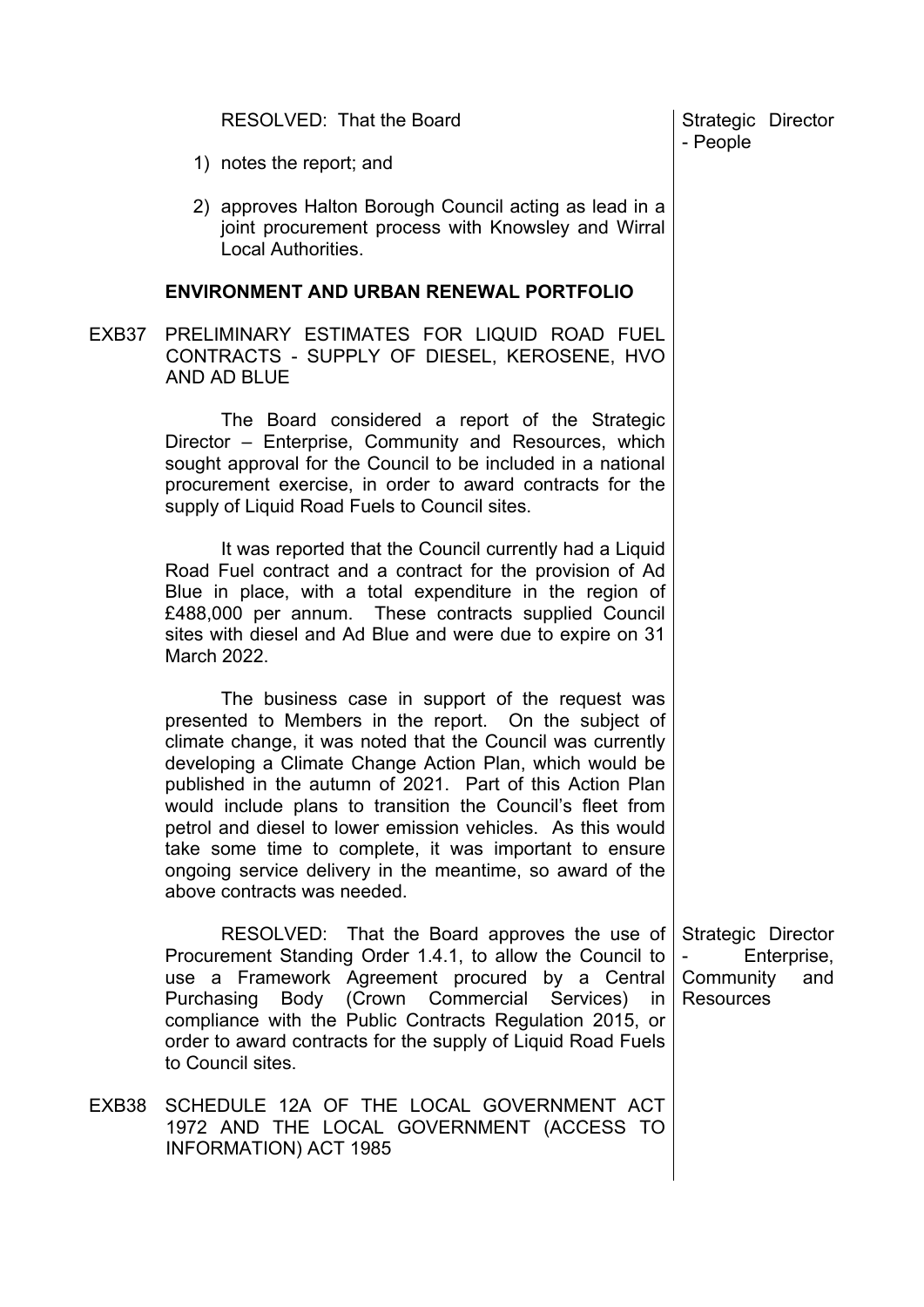The Board considered:

- 1) whether members of the press and public should be excluded from the meeting of the Board during consideration of the following items of business in accordance with Sub-Section 4 of Section 100A of the Local Government Act 1972, because it was likely that, in view of the nature of the business to be considered, exempt information would be disclosed, being information defined in Section 100 (1) and paragraph 3 of Schedule 12A of the Local Government Act 1972; and
- 2) whether the disclosure of information was in the public interest, whether any relevant exemptions were applicable and whether, when applying the public interest test and exemptions, the public interest in maintaining the exemption outweighed that in disclosing the information.

RESOLVED: That as, in all the circumstances of the case, the public interest in maintaining the exemption outweighed the public interest in disclosing the information, members of the press and public be excluded from the meeting during consideration of the following item of business, in accordance with Sub-Section 4 of Section 100A of the Local Government Act 1972 because it was likely that, in view of the nature of the business, exempt information would be disclosed, being information defined in Section 100 (1) and paragraph 3 of Schedule 12A of the Local Government Act 1972.

## **DEPUTY LEADER'S PORTFOLIO**

EXB39 PROPOSED LEISURE CENTRE, MOOR LANE, WIDNES - UPDATE REPORT

> The Board considered a report of the Strategic Director – Enterprise, Communities and Resources, which gave an update on progress in respect of the proposed Leisure Centre on Moor Lane.

> Approval was sought in respect of investing in air source heat pump technology, in order to help maximise the benefit of connection to the Council owned solar farm at St Michael's Golf Course, to help reduce carbon emissions that would be associated with the facility.